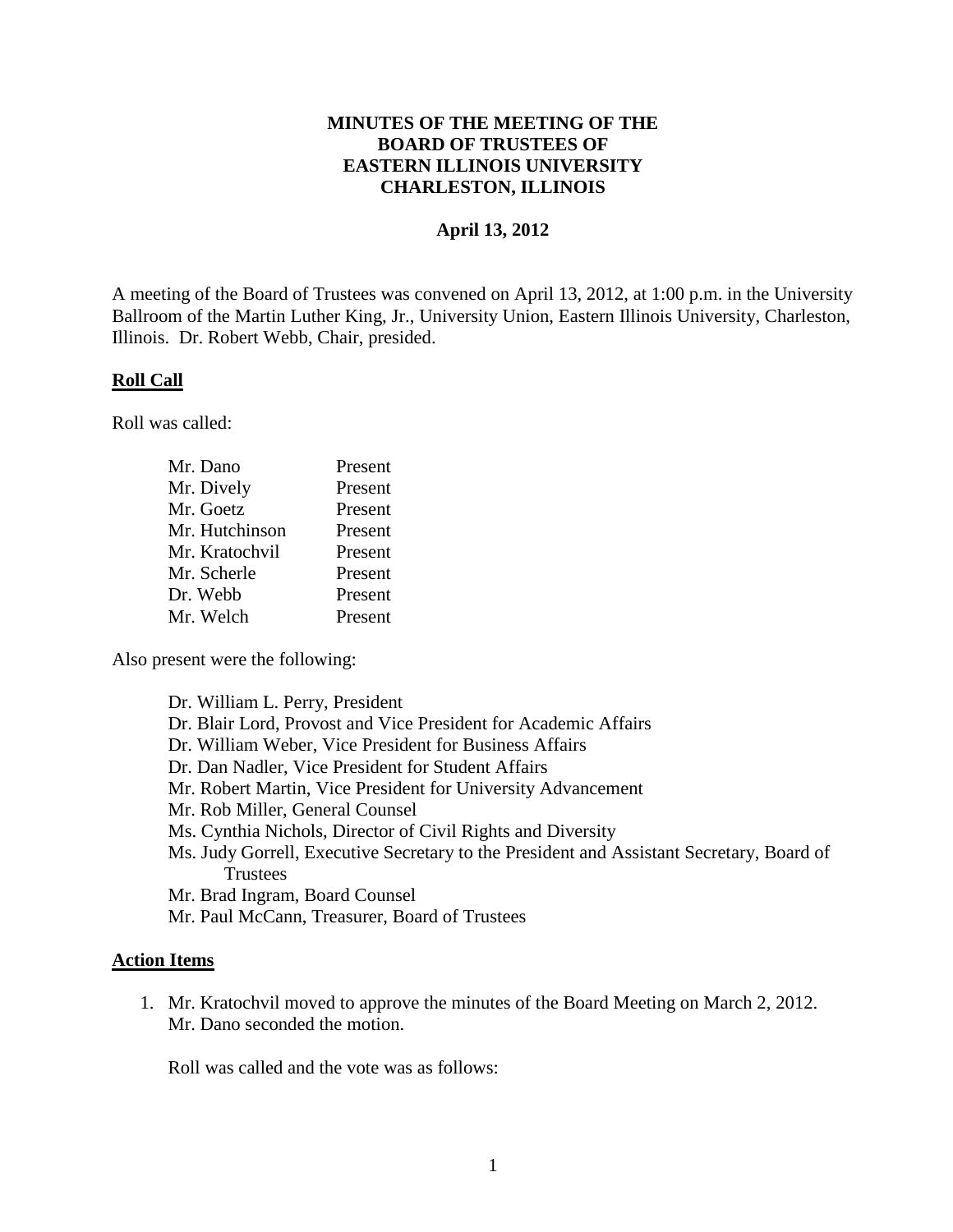| Mr. Dano       | Yes |
|----------------|-----|
| Mr. Dively     | Yes |
| Mr. Goetz      | Yes |
| Mr. Hutchinson | Yes |
| Mr. Kratochvil | Yes |
| Mr. Scherle    | Yes |
| Mr. Welch      | Yes |
| Dr. Webb       | Yes |

Motion carried.

2. Mr. Hutchinson moved to approve the purchase of the Annual Supply of Gasoline at a cost not to exceed \$800,000 from South Central FS Inc., Effingham, IL. The source of funds is appropriated funds. Mr. Goetz seconded the motion.

This supply of gasoline is to be used in university vehicles for the period July 1, 2012 through June 30, 2015 with the option to renew for three (3) additional two-year periods.

Roll was called and the vote was as follows:

| Mr. Dano       | Yes |
|----------------|-----|
| Mr. Dively     | Yes |
| Mr. Goetz      | Yes |
| Mr. Hutchinson | Yes |
| Mr. Kratochvil | Yes |
| Mr. Scherle    | Yes |
| Mr. Welch      | Yes |
| Dr. Webb       | Yes |
|                |     |

Motion carried.

 3. Mr. Welch moved to approve Eastern's prorated share for the Group Insurance Reimbursement for FY13 in the amount of \$1,713,300 to be made in four (4) installments of \$428,325 each to the Illinois Department of Central Management Services. The source of funds is appropriated and local funds. Mr. Kratochvil seconded the motion.

| Yes |
|-----|
| Yes |
| Yes |
| Yes |
| Yes |
| Yes |
| Yes |
| Yes |
|     |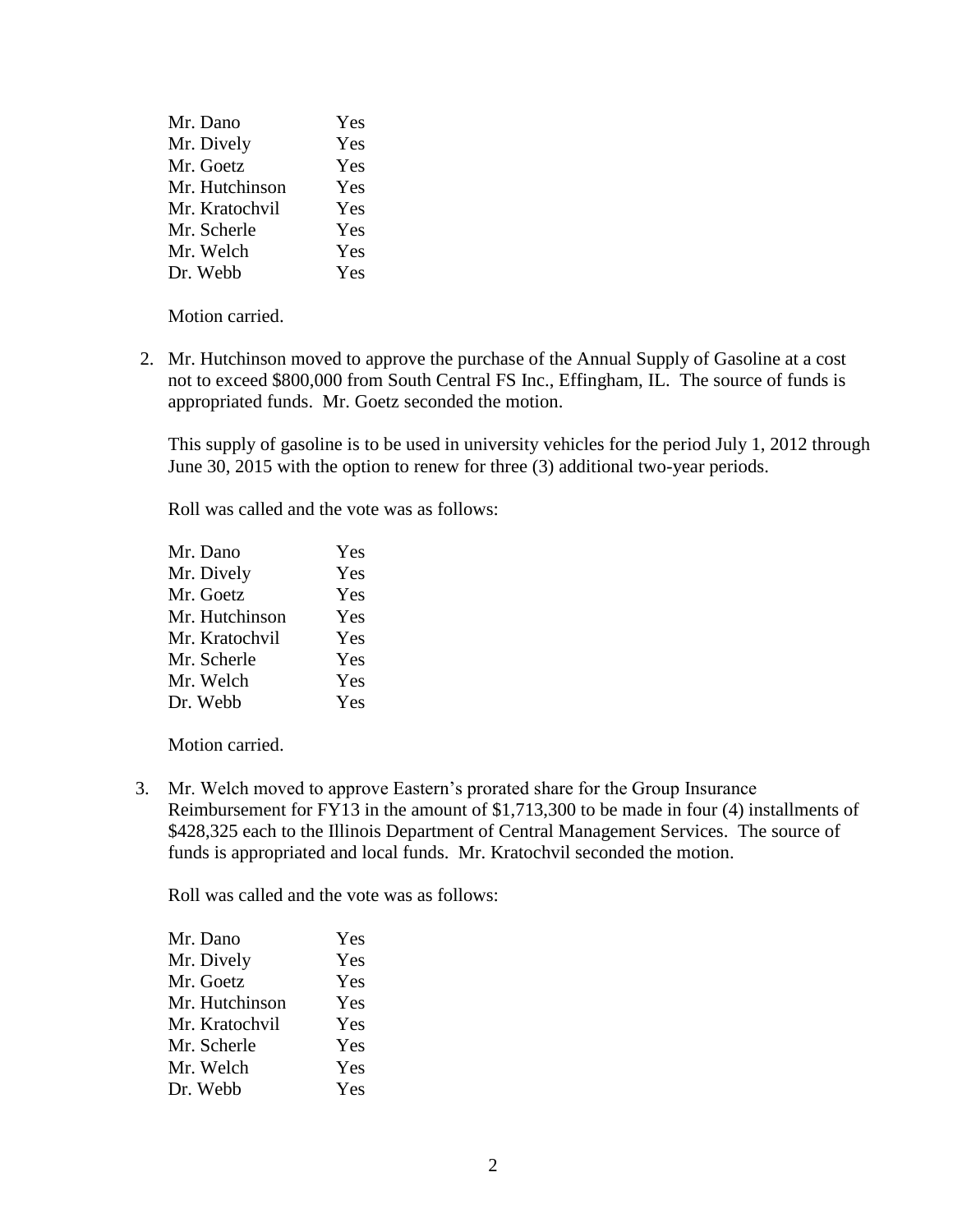Motion carried.

4. Mr. Dano moved to approve the Pemberton Hall Renovation for Honors College at a total cost of \$953,241.00 which is the portion of the project that is proposed to be awarded to outside contractors. The General Contractor vendor is English Brothers, Champaign, IL (\$353,711.00), the Electrical Contractor is Bodine Electric, Decatur, IL (\$290,900.00), the Heating Contractor is Reliable Plumbing & Heating, Savoy, IL (\$169,055.00), the Fire Protection Contractor is Prairie Fire Protection, Decatur, IL (\$52,917.00), and the cost includes a 10% contingency (\$86,658.00). The source of funds is local funds. Mr. Scherle seconded the motion.

In addition to the work awarded to outside vendors, the University's Renovations and Alterations Department and the Illinois Capital Development Board will perform work associated with the project.

Roll was called and the vote was as follows:

| Yes |
|-----|
| Yes |
| Yes |
| Yes |
| Yes |
| Yes |
| Yes |
| Yes |
|     |

Motion carried.

5. Mr. Kratochvil moved to approve the awarding of tenure for 19 candidates who were presented by Dr. Lord. Mr. Hutchinson seconded the motion. The following individuals were presented for award of tenure effective with the 2012-2013 academic year:

Wesley D. Allan, Assistant Professor, Department of Psychology Lola A. Burnham, Assistant Professor, Department of Journalism Ahmed S. Abou-Zaid, Assistant Professor, Department of Economics David J. Boggs, Assistant Professor, School of Business Barbara S. Carlsward, Assistant Professor, Department of Biological Sciences Irene S. Coromina, Assistant Professor, Department of Foreign Languages Carrie Dale, Assistant Professor, Department of Early Childhood, Elementary, and Middle Level Education M. Eugenia Deerman, Assistant Professor, Department of Sociology and Anthropology Christiane K. Eydt-Beebe, Assistant Professor, Department of Foreign Languages Jill Fahy, Assistant Professor, Department of Communication Disorders and Sciences Luminita Florea, Assistant Professor, Department of Music Mark S. Kattenbraker, Assistant Professor, Department of Kinesiology and Sports Studies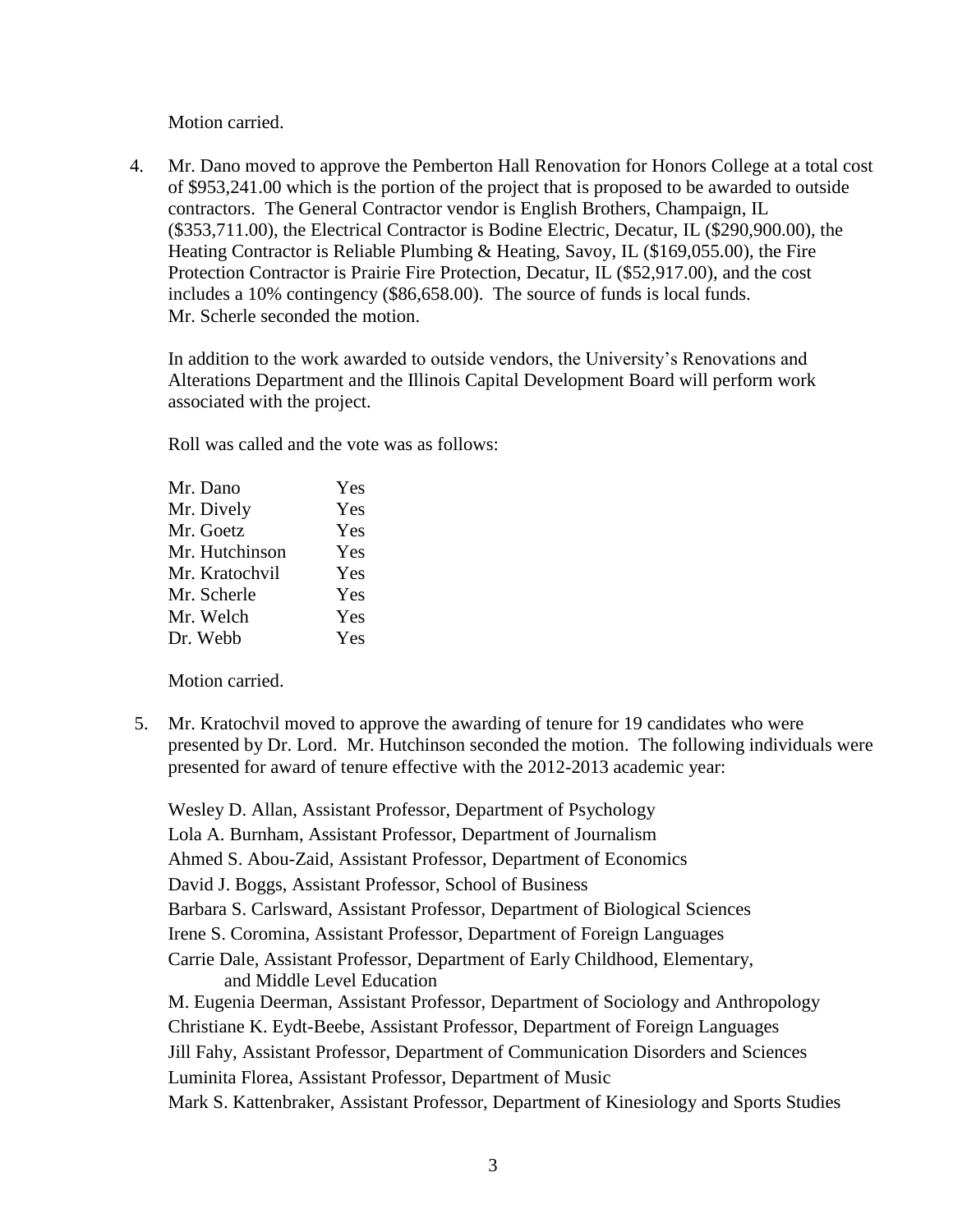Eunseong Kim, Assistant Professor, Department of Journalism Jeannie Ludlow, Assistant Professor, Department of English David Wayne Melton, Assistant Professor, School of Technology Kamlesh Parwani, Assistant Professor, Department of Mathematics and Computer Science Gopal R. Periyannan, Assistant Professor, Department of Chemistry Luke Joseph Steinke, Assistant Professor, School of Technology Larry R. White, Assistant Professor, School of Business

Roll was called and the vote was as follows:

| Mr. Dano       | Yes |
|----------------|-----|
| Mr. Dively     | Yes |
| Mr. Goetz      | Yes |
| Mr. Hutchinson | Yes |
| Mr. Kratochvil | Yes |
| Mr. Welch      | Yes |
| Dr. Webb       | Yes |
|                |     |

Motion carried.

6. Mr. Welch moved to approve the awarding of tenure to Dr. W. Harold Ornes, Dean of the College of Sciences, scheduled to begin his employment at Eastern Illinois University on July 1, 2012. Mr. Dively seconded the motion.

Roll was called and the vote was as follows:

| Mr. Dano       | Yes |
|----------------|-----|
| Mr. Dively     | Yes |
| Mr. Goetz      | Yes |
| Mr. Hutchinson | Yes |
| Mr. Kratochvil | Yes |
| Mr. Welch      | Yes |
| Dr. Webb       | Yes |

Motion carried.

 7. Mr. Kratochvil moved to authorize President Perry to offer a two-year contract extension to Mr. Andrew Brady Sallee, Women's Basketball Coach, for the period May 10, 2013 through May 9, 2015. Mr. Dively seconded the motion.

| Mr. Dano   | <b>Yes</b> |
|------------|------------|
| Mr. Dively | Yes        |
| Mr. Goetz  | Yes        |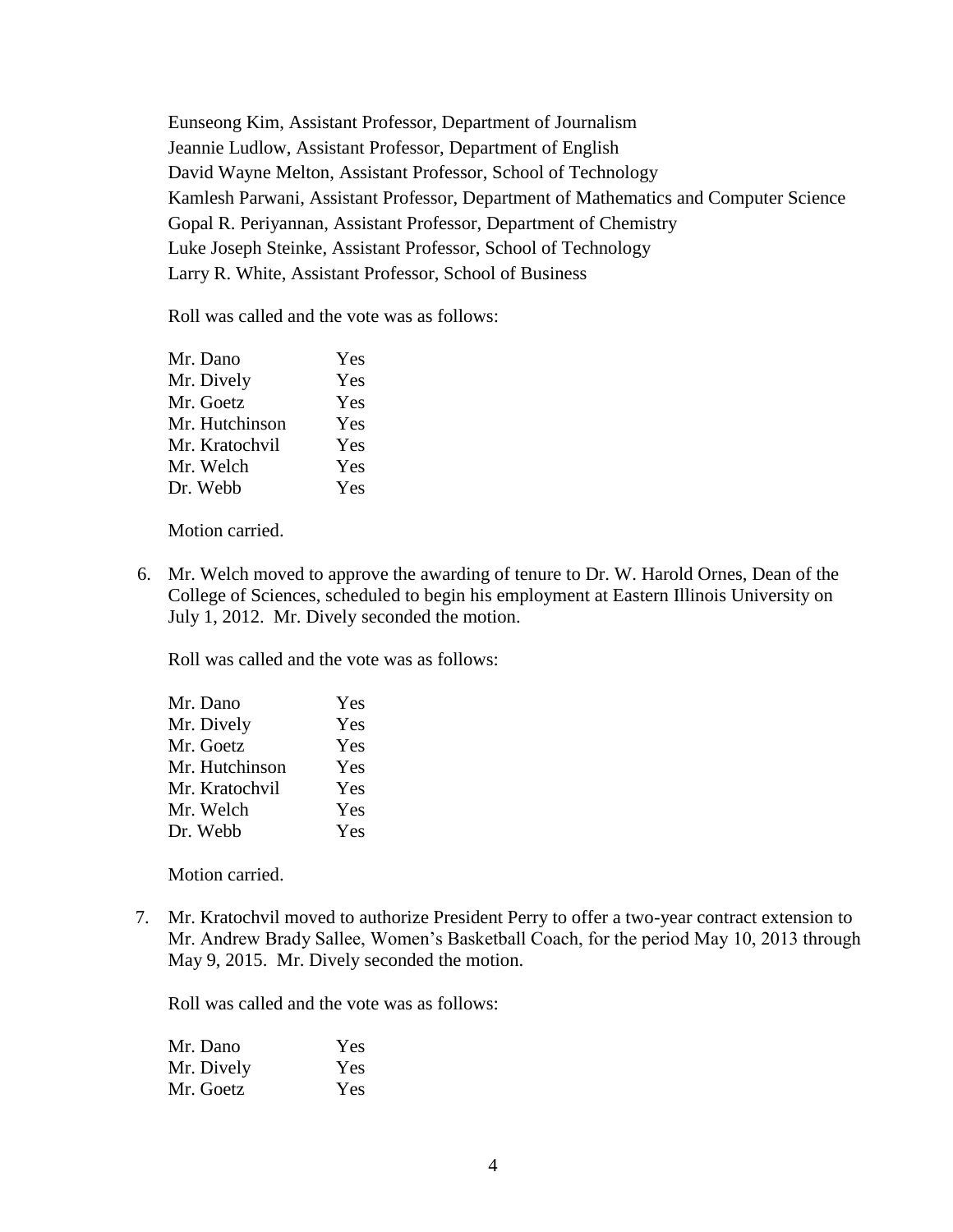| Mr. Hutchinson | Yes |
|----------------|-----|
| Mr. Kratochvil | Yes |
| Mr. Scherle    | Yes |
| Mr. Welch      | Yes |
| Dr. Webb       | Yes |

Motion carried.

 8. Mr. Scherle moved to authorize President Perry to offer a three-year contract to Mr. Jay Spoonhour, Men's Basketball Coach, for the period April 10, 2012 through April 9, 2015. Mr. Goetz seconded the motion.

Roll was called and the vote was as follows:

| Mr. Dano       | Yes |
|----------------|-----|
| Mr. Dively     | Yes |
| Mr. Goetz      | Yes |
| Mr. Hutchinson | Yes |
| Mr. Kratochvil | Yes |
| Mr. Scherle    | Yes |
| Mr. Welch      | Yes |
| Dr. Webb       | Yes |
|                |     |

Motion carried.

 9. Annual meeting and the election of officers for the Board of Trustees 2012-2013 term. Mr. Brad Ingram conducted the election.

Dr. Webb nominated Mr. Roger Kratochvil for Chairperson. Mr. Scherle seconded the nomination. Mr. Roger Kratochvil was elected Chairperson by secret ballot.

Mr. Welch nominated Mr. Joe Dively for Secretary. Mr. Goetz seconded the nomination. Mr. Joe Dively was elected Secretary by secret ballot.

Mr. Kratochvil nominated Mr. Leo Welch for Vice Chairperson. Mr. Dano seconded the nomination.

| Mr. Dano       | Yes |
|----------------|-----|
| Mr. Dively     | Yes |
| Mr. Goetz      | Yes |
| Mr. Hutchinson | Yes |
| Mr. Kratochvil | Yes |
| Mr. Scherle    | Yes |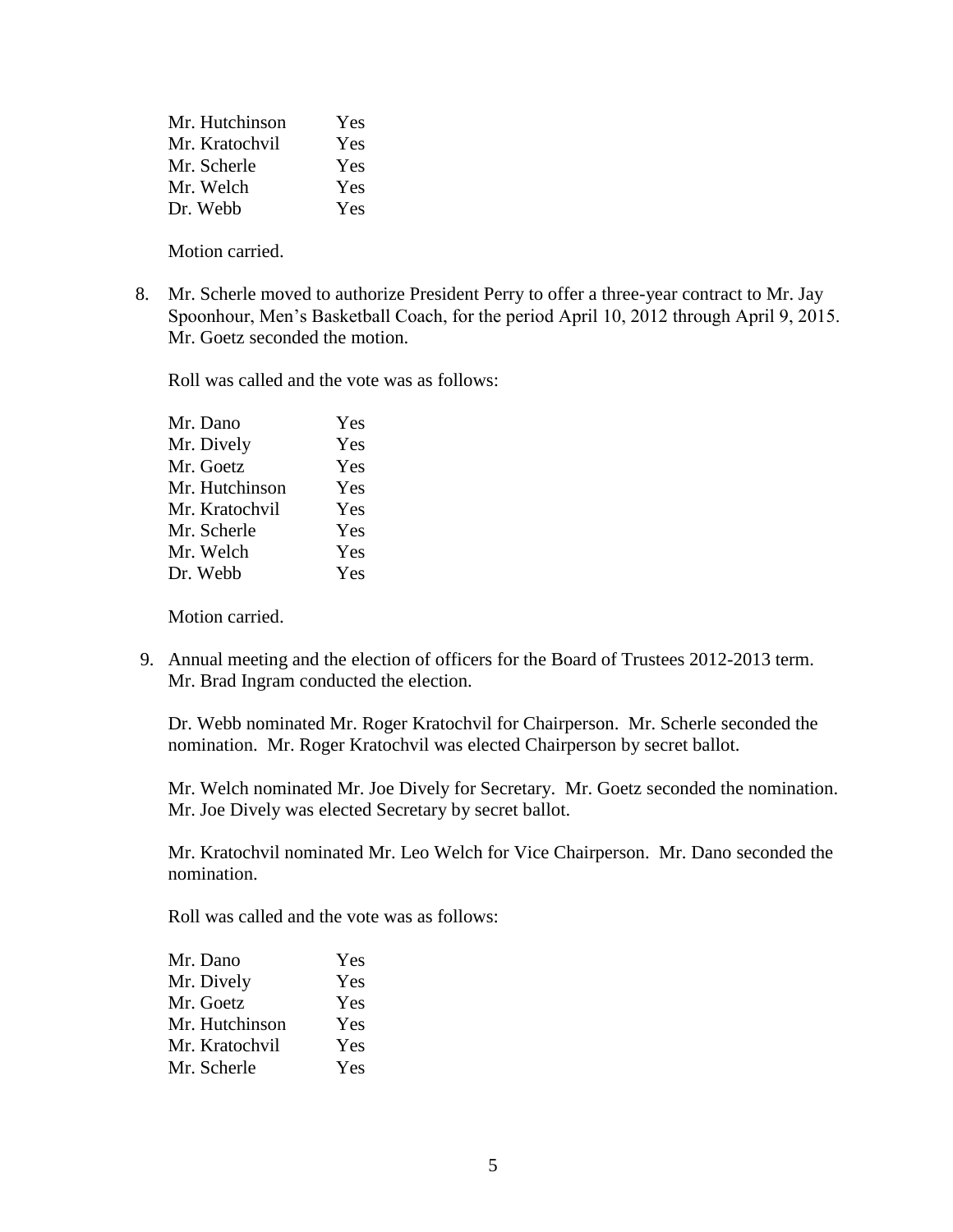| Mr. Welch | Abstain    |  |  |
|-----------|------------|--|--|
| Dr. Webb  | <b>Yes</b> |  |  |

Mr. Leo Welch was elected Vice Chairperson.

Dr. Webb nominated Mr. Rene Hutchinson for Member Pro-Tem of the Executive Committee. Mr. Kratochvil seconded the nomination.

Roll was called and the vote was as follows:

| Mr. Dano       | Yes     |
|----------------|---------|
| Mr. Dively     | Yes     |
| Mr. Goetz      | Yes     |
| Mr. Hutchinson | Abstain |
| Mr. Kratochvil | Yes     |
| Mr. Scherle    | Yes     |
| Mr. Welch      | Yes     |
| Dr. Webb       | Yes     |
|                |         |

Mr. Rene Hutchinson was elected Member Pro-Tem.

### **Information Items**

#### **President's Report**

Dr. Perry mentioned the recent passing of Mr. Burnham Neal, who was a long time friend and supporter of Eastern Illinois University. Dr. Perry expressed grateful appreciation for everything Mr. Neal and members of his family have done for the university over many years.

Dr. Perry asked Dr. Weber to provide an overview of the theme of financial sustainability, which is one of the primary themes of the strategic plan.

Dr. Weber shared five key factors that he feels sum up the theme of financial sustainability. These include: state financial support; income from enrollment; income from fundraising initiatives; fiscal management, including ways to more efficiently manage our funds; and a focus on the mission, which requires a campus-wide conversation on prioritizing academic and administrative programs on campus.

Dr. Perry asked Dr. Nadler to provide a report on Student Community Service. Dr. Nadler introduced Ms. Rachel Fisher, Director of the Office of Student Community Service. Ms. Fisher shared information on several upcoming service events, including the 10<sup>th</sup> Annual Panther Service Day on Saturday, April 21. She mentioned that 400 volunteers had already pre-registered for this event. Ms. Fisher also mentioned some of the organizations that benefit from student community service, such as Teen Reach, Big Brothers & Big Sisters, and a partnership with the American Red Cross in which EIU students will create and implement a puppet show, geared toward Kindergarten through second grade students, to teach them about disaster preparedness and emergency response. Ms. Fisher also shared that EIU students had reached their goal of 100,000 hours of community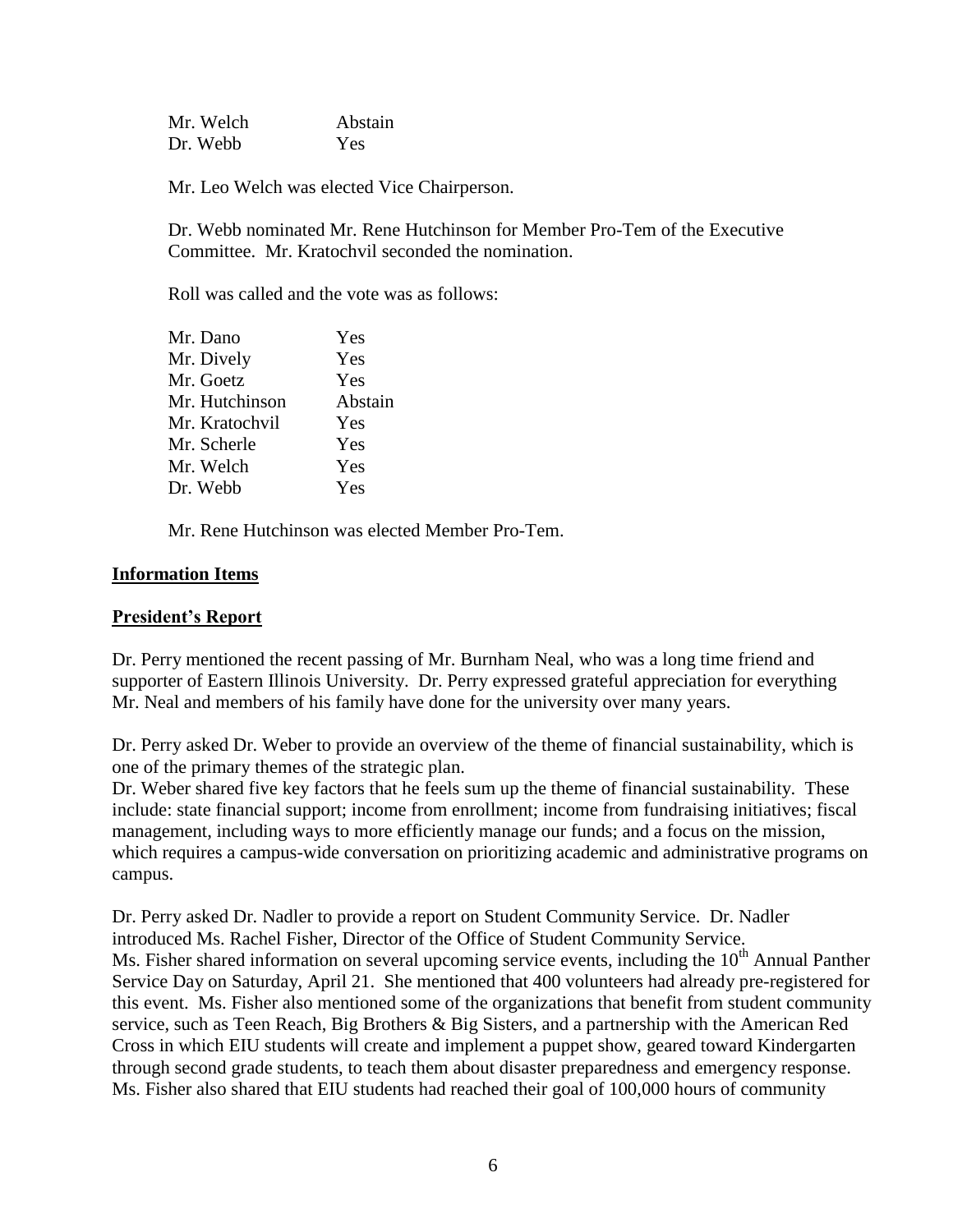service, and that the university has been awarded a listing on the President's Higher Education Community Service Honor Roll. This honor roll recognizes the top 600 institutions in the country, with regard to their achievement of meaningful, measureable outcomes in the communities they serve. This is the first time EIU has been honored with this award.

# **Report from Board Chair**

Dr. Webb combined this report with his committee reports.

# **Committee Reports**

Executive/Planning Committee – Dr. Webb reported that the major topic of discussion was completing planning for the annual Board of Trustees retreat.

Board Relations Committee – Mr. Kratochvil mentioned the Distinguished Senior Award, which will be given to 25 students on April 28, several upcoming alumni events, and the Edgar Speaker Series events.

Finance/Audit Committee – Dr. Webb shared information on the Office of Internal Auditing on campus, including the fact that the Board will need to adopt a new charter – or revise the current charter – for this office. This will be an agenda item for the next board meeting. Dr. Webb also mentioned a new audit commission, recently created by the legislature. This legislative audit commission is directed by the Auditor General to conduct a management audit of the state's nine public universities. The audit will include, but not be limited to, a comparison of the management structure at each public university and related costs; a breakdown in comparison of operating expenses by function, including instruction at each university; and a comparison of administrative to faculty salaries at each public university, including an analysis of terms & benefits provided in contracts between the universities & administrators.

Board Regulations – No report.

Academic and Student Affairs Committee – Mr. Welch shared a report on the Basic Skills test, a test of academic proficiency, provided by Dean Jackman from the College of Education & Professional Studies. The committee also received a report on the early alert system, which is targeted toward students who may be showing a low performance in the first four weeks of classes, and how to mentor and retain those students. An update on athletic student performance was also provided, as well as the book choice for the next Eastern Reads program.

# **Reports from Constituencies**

Student Government – Student Body President Ed Hotwagner presented a report on recent student government activities including an update to their bylaws. He also mentioned a bike rental program, which has been undertaken by Student Senator Roberto Luna. The student government hopes to have a pilot program up and running soon, so they can collect feedback from students prior to implementing a full-scale program. Mr. Hotwagner also shared information on Student Lobby Day,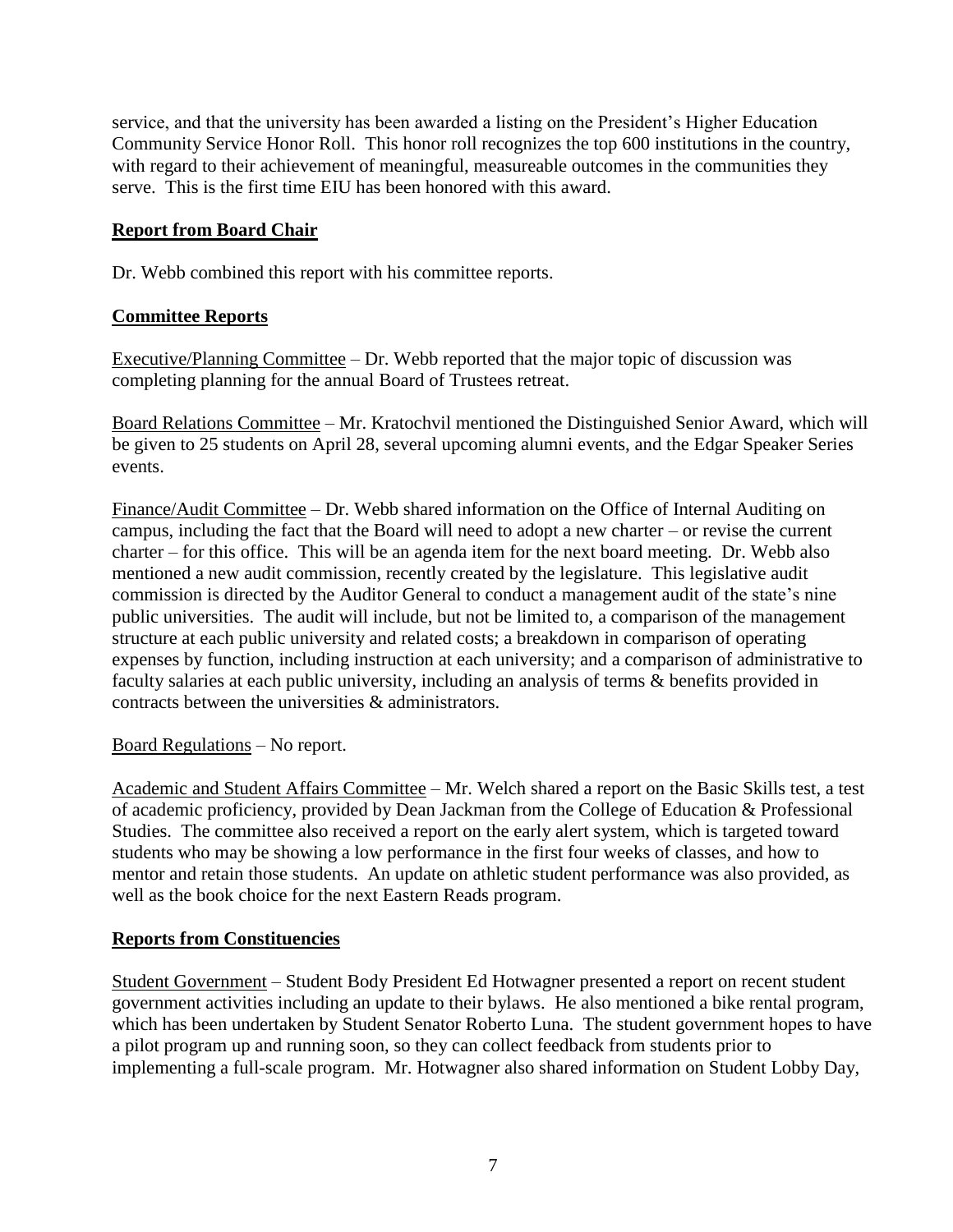and the fact that they will be presenting to legislators over two thousand letters in support of a new science building on campus.

Faculty Senate – Dr. Andy Methven, Chair of Faculty Senate, shared information on an institutional repository called "The Keep" (thekeep.eiu.edu), which contains thousands of documents including masters' theses, historical photographs, and other works by faculty and staff, which serve to tell the story of EIU. He also mentioned the success of the Student Success Center; the Distinguished Faculty Award for 2012, which was presented to Dr. Bailey Young from the History Department; and Faculty Senate elections. Dr. Methven then shared information on trends and demands for learning technologies, including online education. He reported that recent research concludes that traditional and online instruction can and will continue to coexist on Eastern's campus, as some programs and courses are better served by one method than the other. Also, students reportedly prefer a mix of both online and face-to-face instruction. Dr. Methven reported that the Faculty Senate has recently established a task force on electronic & online learning materials.

#### **Summary of Purchases \$100,000 - \$249,999**

| <b>Vendor</b>                                | <b>Type of Purchase</b>                                | <b>Bids</b> | <b>Amount</b> |
|----------------------------------------------|--------------------------------------------------------|-------------|---------------|
|                                              | Public Broadcasting Service Programming and membership | (a)         | \$165,000.00  |
| <b>CDWG</b>                                  | Microsoft Software Campus License                      | (b)         | \$112,203.99  |
| Exp. U.S. Services                           | <b>Electronic Security System Design</b>               | (c)         | \$247,000.00  |
| Cellco Partnership<br>d/b/a Verizon Wireless | Wireless phone service                                 | (d)         | \$108,000.00  |
| <b>Continental Resources</b>                 | NetApp Equipment                                       | 1           | \$149,351.00  |
| Dell Marketing L.P.                          | <b>Dell Computer Equipment</b>                         | (e)         | \$116,537.11  |

**a** Sole Source

**b** IPHEC Contract ITJT501

<sup>c</sup>Ouality Based Selection - 18 bids received

**<sup>d</sup>**CMS Contract CMS033559P

**<sup>e</sup>**MHEC Contract #45ABZ